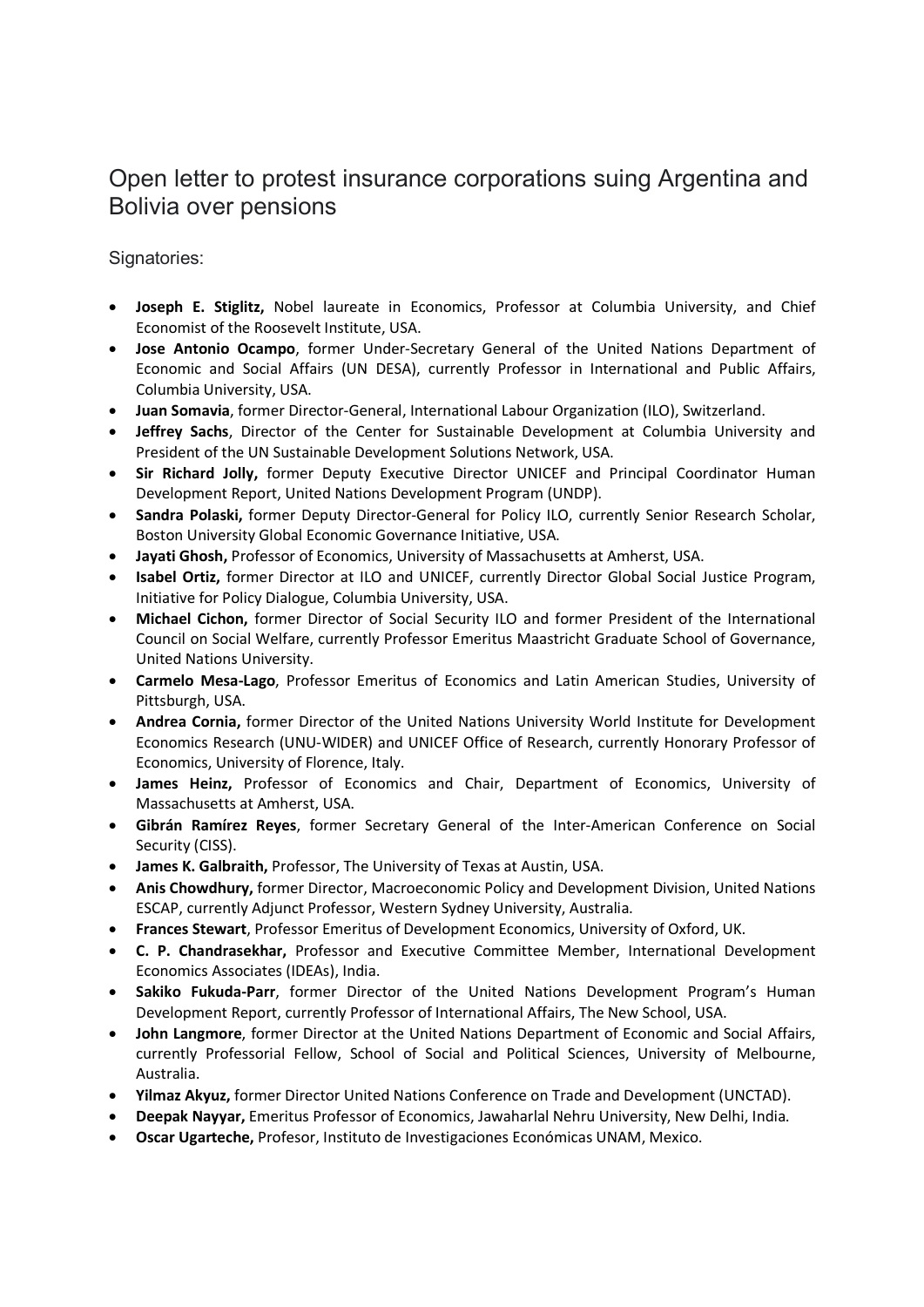- Daniela Gabor, Professor of Economics and Macro-Finance, University of Bristol, UK.
- James Midgley, Professor of the Graduate School, University of California Berkeley, USA.
- Manfred Nitsch, Professor Emeritus of Economics, Lateinamerika-Institut, Freie Universität Berlin, Germany.
- Sarah Cook, former Director of the United Nations Research Institute for Social Development (UNRISD) and UNICEF Office of Research.
- Krzysztof Hagemejer, former Chief Social Security Policy at ILO, currently Economist, Collegium Civitas, Poland.
- Manuel Alcántara Sáez, Professor Universidad de Salamanca, Spain.
- Alfred de Zayas, Professor of Law, Geneva School of Diplomacy, Switzerland.
- Oguz Oyan, Professor Emeritus of Public Finance Policy, former President Social Sciences Association, Turkey.
- Diane Elson, Emeritus Professor, University of Essex, UK
- Kevin Gallagher, Professor and Director Global Development Policy Center, Boston University, USA
- Valpy Fitzgerald, Professor, University of Oxford, UK
- Naila Kabeer, Professor of Gender and Development, London School of Economics, UK.
- Radhika Balakrishnan, Faculty Director at the Center for Women's Global Leadership, Rutgers University, USA.
- Guy Standing, Professor SOAS, University of London, UK
- Ilene Grabel, Distinguished Professor, Josef Korbel School of International Studies, University of Denver, USA.
- Deborah S. Rogers, President, Initiative for Equality.
- Kunibert Raffer, former Professor of Economics, University of Vienna, Austria.
- Rubén Lo Vuolo, Director Académico e Investigador, Centro Interdisciplinario para el Estudio de Políticas Públicas, Argentina.
- Korkut Boratav, Professor, Turkish Social Science Association, Turkey.
- Lena Lavinas, Professor of Economics, Federal University of Rio de Janeiro, Brazil.
- Odile Frank, former Chief, Social Integration UN DESA, currently Executive Secretary, Global Social Justice, Switzerland.
- Trevor Evans, Professor Emeritus, Institute for International Political Economy, Berlin School of Economics and Law, Germany.
- Gursharan Singh Kainth, Director General, Guru Arjan Dev Institute of Development Studies, India.
- Andrew Cornford, Counsellor, Observatoire de la Finance, Switzerland.
- Guillermo Hang, Director, Central Bank of the Republic of Argentina.
- Kolawole Subair, Professor of Economics, Yusuf Maitama Sule University, Nigeria.
- Hari Roka, former Member of Parliament, Nepal, Member of Constituent Assembly, Nepal.
- Siobhan Airey, Research Fellow, University College Dublin, Ireland.
- Karolína Silná, Director Ekumenická Akademie, Prague, Czech Republic.
- Machiko Nissanke, Professor Emeritus of Economics, SOAS, University of London, UK.
- Balancer Singh Tiwana, Professor (Read.), Punjabi University, Patiala, India.
- Arthur MacEwan, Professor Emeritus Department of Economics, University of Massachusetts Boston, USA.
- Eleutério Prado, Professor of Economics, Faculty of Economics and Administration, University of São Paulo, Brazil.
- Oudebji Mohamed, Professor, Faculty of Law and Économics, University of Marrakech, Morocco.
- Roberto Bissio, Executive Director, Third World Institute, Uruguay.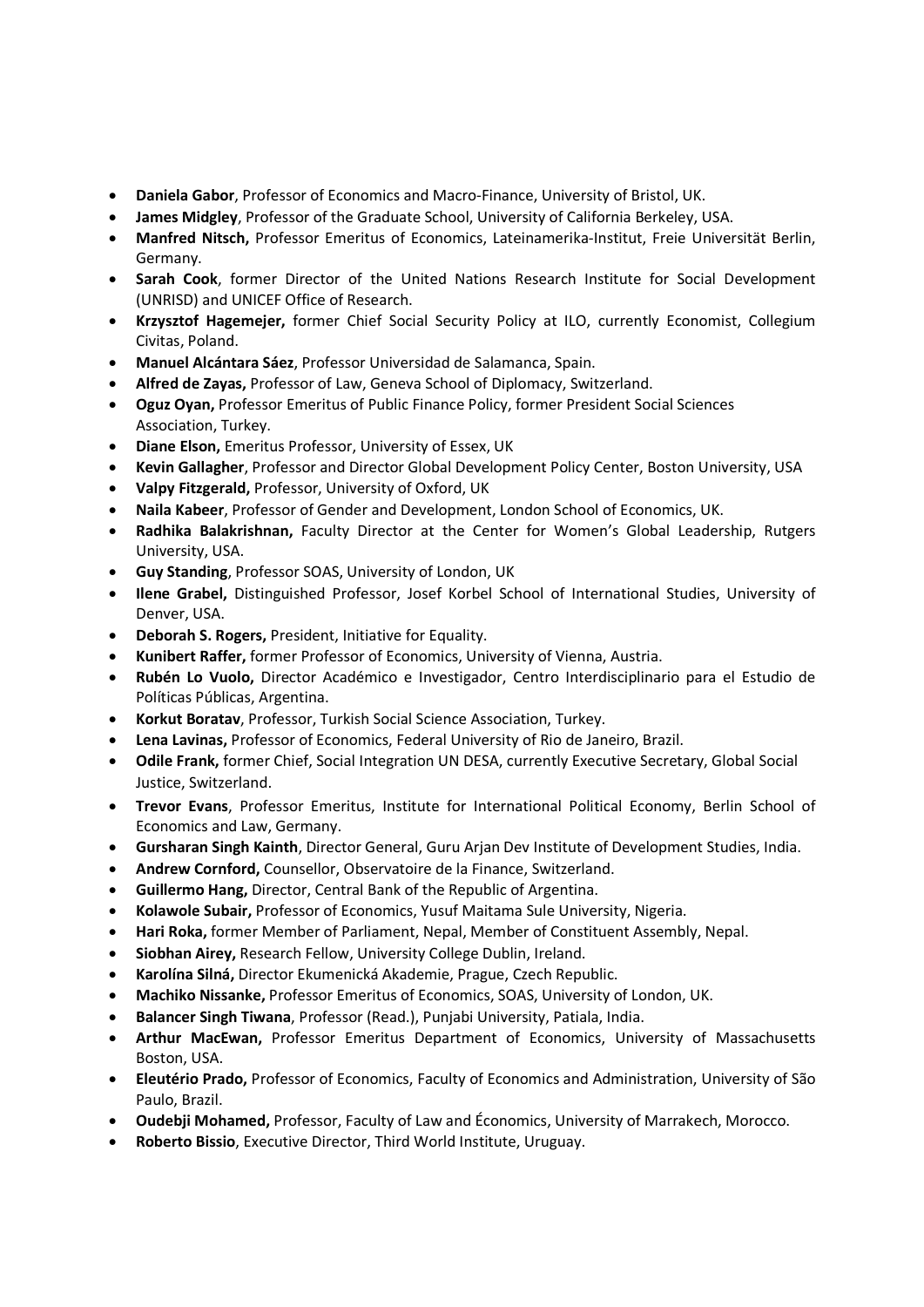- Biswajit Dhar, Professor Jawaharlal Nehru University, and Head Centre for WTO Studies, Indian Institute of Foreign Trade, India.
- Jens Martens, Executive Director, Global Policy Forum.
- Jürgen Kaiser, Coordinator Erlassjahr, Germany.
- Galip Yalman, President Turkish Social Sciences Association, Turkey.
- Lara Merling, Senior Research Fellow, Center for Economic and Policy Research, USA.
- Rebecca Riddell, Co-Director of the Human Rights and Privatization Project, New York University School of Law, USA
- Alicia Puyana, Profesora e investigadora, FLACSO México.
- Mel Cousins, School of Social Work and Social Policy, Trinity College Dublin, Ireland.
- Bodo Ellmers, Director, Financing for Sustainable Development Program, Global Policy Forum.
- Maria S. Floro, Professor of Economics, American University in Washington DC, USA.
- Sergio Cesaratto, Profesor of Economics, Università di Siena, Italy.
- Vikas Rawal, Professor of Economics, Jawaharlal Nehru University, New Delhi, India.
- Saul Keifman, Professor of Economic Growth, Universidad de Buenos Aires, Argentina.
- Rania Antonopoulos, former Alternate Minister of Labor of Greece, currently Senior Scholar, the Levy Institute of Bard College, USA.
- Matthew Martin, Director, Development Finance International, UK.
- Kavaljit Singh, Director Madhyam, India
- Hee Young-Shin, Professor Economics Department, Wright State University, USA.
- Barry Herman, former Senior Advisor, United Nations DESA; Member, Board of Directors, Social Justice in Global Development.
- Alex Izurieta, Senior Economist, UNCTAD.
- T. Sabri Öncü, former Head of Research, CAFRAL and former Senior Economic Affairs Officer, UNCTAD.
- Noemi Levy Orlik, Profesora, Facultad de Economía, Universidad Nacional Autónoma de México.
- John Willoughby, Professor, Department of Economics, American University, USA.
- Ritu Dewan, Director and Head, Mumbai School of Economics & Public Policy, India
- Gustavo Indart, Professor, Economics Department, University of Toronto, Canada.
- Al Campbell, Emeritus Professor of Economics, University of Utah, USA.
- Venkatesh Athreya, Honorary Professor, Gulati Institute of Finance and Taxation, India.
- Werner Raza, Director, Austrian Foundation for Development Research, Austria.
- Barbara Fritz, Professor Economics, Freie Universität Berlin, Germany.
- Thomas Pogge, Professor Yale University, USA.
- Moshahida Sultana, Associate Professor of Economics, University of Dhaka, Bangladesh.
- Luiz Vieira, Director, The Bretton Woods Project, UK.
- Rajiv Jha, Associate Professor, Sri Ram College of Commerce, Delhi, India.
- Sevinc Rende, Associate Professor Kadir Has University, Turkey.
- Rosario Arias Peña, Profesora, Departamento de Análisis y Economía Aplicada, Facultad de Economía, Universidad de Panamá.
- Francisco Louçã, Professor School of Economics and Management (ISEG), Lisboa, Portugal.
- Alan Cibils, Chair Political Economy Department, Universidad Nacional de Sarmiento, Argentina.
- **Pramod Junankar**, Professor University of New South Wales, Australia.
- Lena Dominelli, Professor, University of Stirling, UK.
- Omar S. Dahi, Associate Professor of Economics, Hampshire College, USA.
- Francine Mestrum, Chairwoman of Global Social Justice, Belgium.
- Gregory Andrusz, Emeritus Professor, Social Sciences Department, Middlesex University, UK.